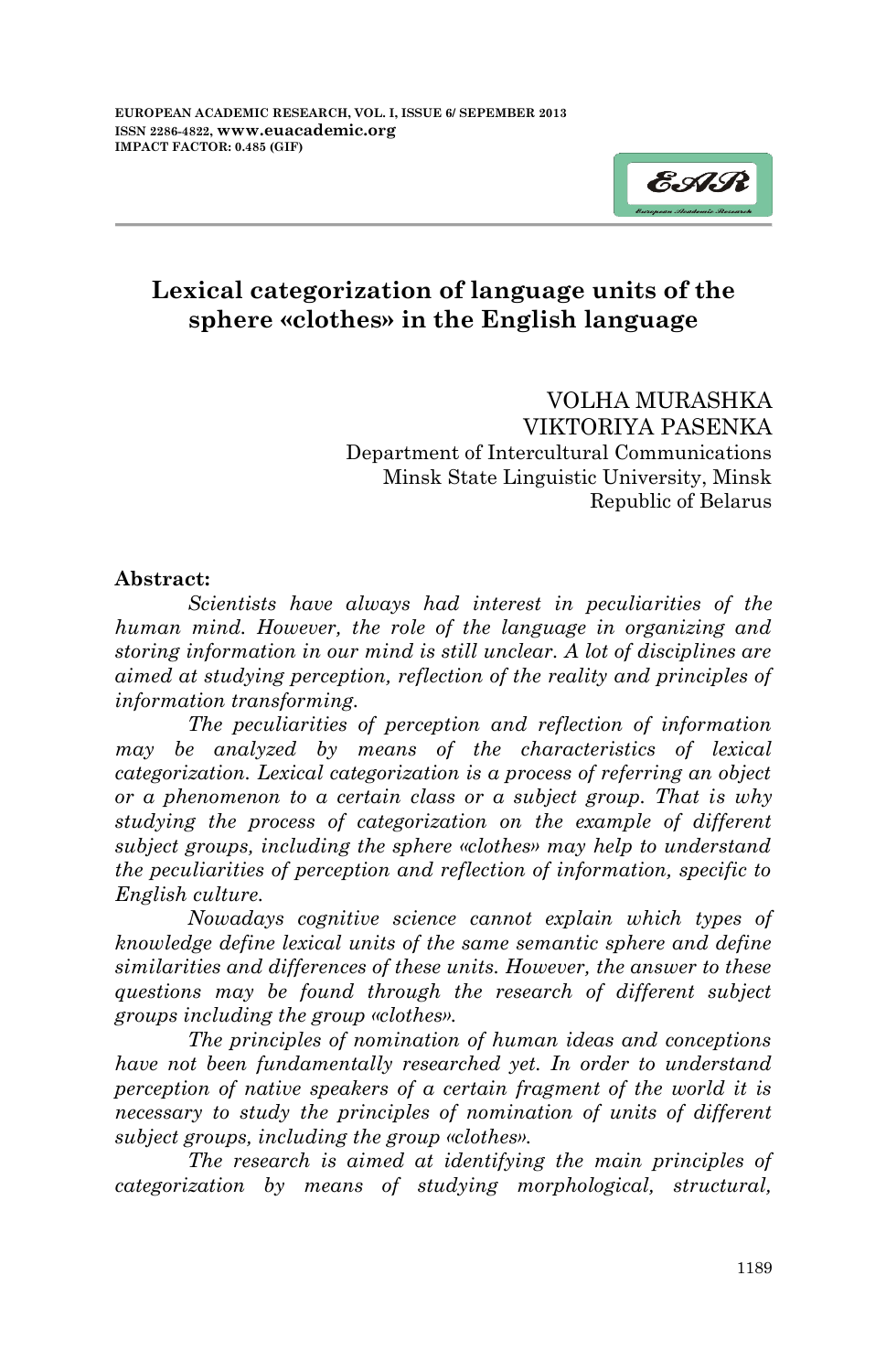*semantic and syntactic peculiarities of lexical units of the group «clothes» in the English language.* 

*The research has been done using the comparative, wordformative and quantitative methods. The main ways of word formation, which are described in this research, are considered to be group classification indicators, which define lexical subject classes with different characteristics. The main ways of word formation, analyzed in the research, confirm current tendencies of word formation of the English language.*

**Key words**: lexical categorization, categorical characteristics, classification, nomination process, primary and secondary motivation.

#### **The main criteria of lexical-thematic classes of the sphere «clothes» in the English language**

We wear clothes both for protecting ourselves from bad weather and for expressing our ideas, thoughts and views. It is difficult to imagine today`s life without different items of clothes. People depend on clothing to a large extent, which explains wide spread occurrence of using words of the sphere «clothes» in everyday life.

The development of our society and increase of the influence of fashion tendencies determined creation of new pieces of clothes, designs and fabric peculiarities. Items of clothes can tell us about national, religious or cultural identity. Thus, the main functions of clothes are protective, informational, and aesthetic.

Nowadays, vocabulary of the group «clothes» is an open system which stays in the process of its development. The system is characterized by a great variety of its units and increase of their informational and cultural significance.

The vocabulary of the English language related to the group «clothes» is characterized by a great number of identifiers, which are used for nomination of new items of clothes. The diversity of identifiers explains constant appearance of new words related to the sphere «clothes».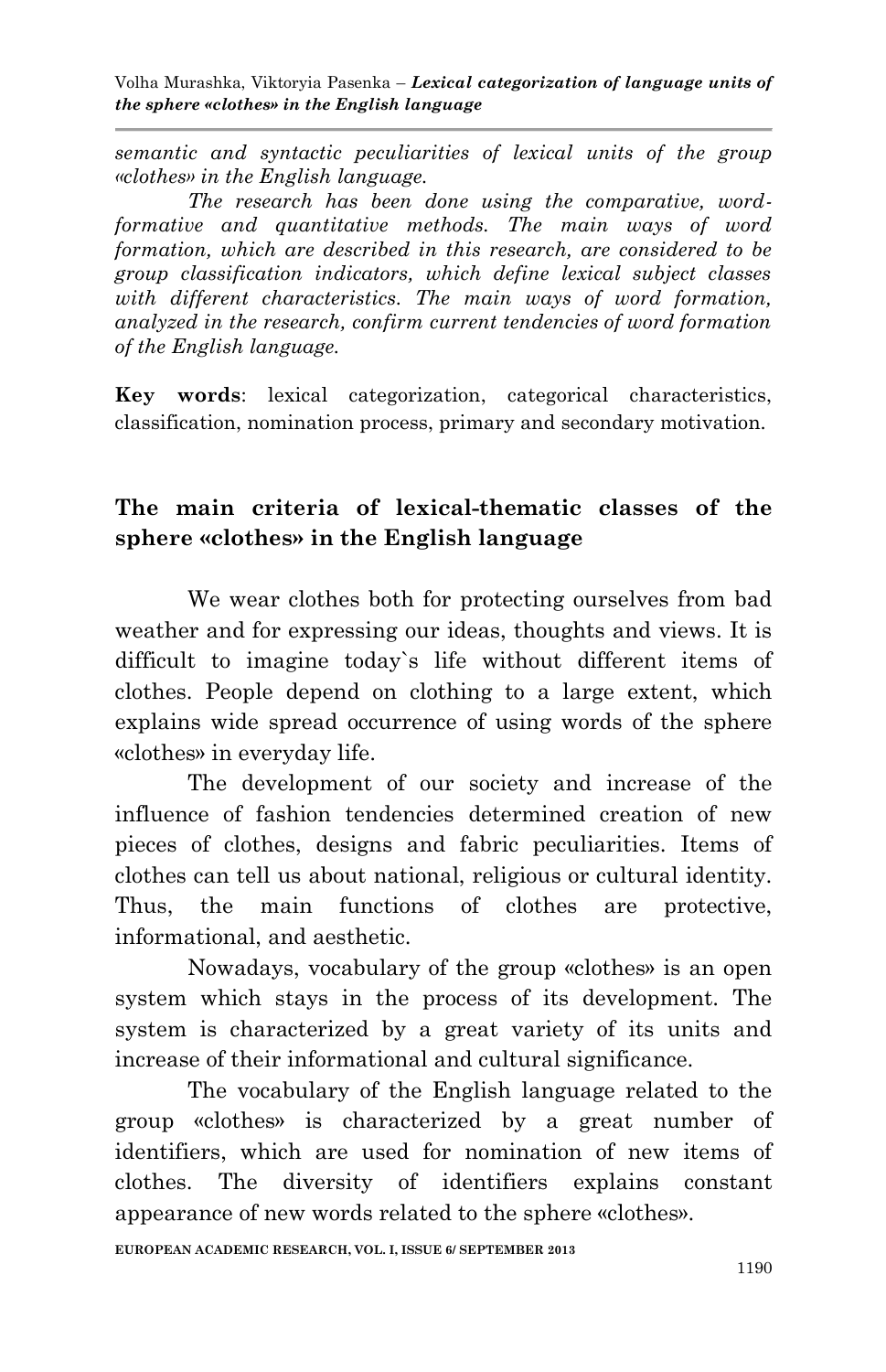During the process of interpretation of the reality we relate its separate fragments to certain categories, making emphasis on peculiarities of these categories.

When we relate phenomena to different classes we structure the reality and find out similarities and differences. J. Lakoff states that the main principle of classification is the sphere of a person`s experience, which defines certain classification categories in his mind during the process of reality analyzing (Lakoff 1988, 36).

Group classification characteristics of the sphere «clothes» (material, presence /absence of a detail, form, purpose, etc.) condition lexical-thematic classes of this sphere with different criteria. In this research there have been determined the classes with the following characteristics: gender, age, purpose, belonging to a certain season, certain style, peculiarities of sewing, name of a part of the body on which an item is worn.

According to gender characteristics clothes may be divided into male and female. For example, most dresses belong to female clothes. Such words as *blouse, bra, corset, tights, leggings, peignoir* belong to female clothes as well. Male clothes include *bow-tie, long underwear, tails, tuxedo*. However, most types of shorts and trousers may belong to both groups, which may be explained by the spread of unisex style.

In connection with fashion tendencies to wear baggy and comfortable clothes there has recently appeared a group of lexical units which include the word *boyfriend*: *boyfriend jeans, boyfriend T-shirt*. These items of clothes have been created for women, but their design is similar to male clothes.

Besides, gender peculiarities may be seen in combinations with the words *female, girls`, women`s, male, men`s, maternity*: *female trousers, maternity T-shirt, women`s short, etc.*

Special attention should be paid to the group of skirts. Skirts usually belong to female clothes. However, there exists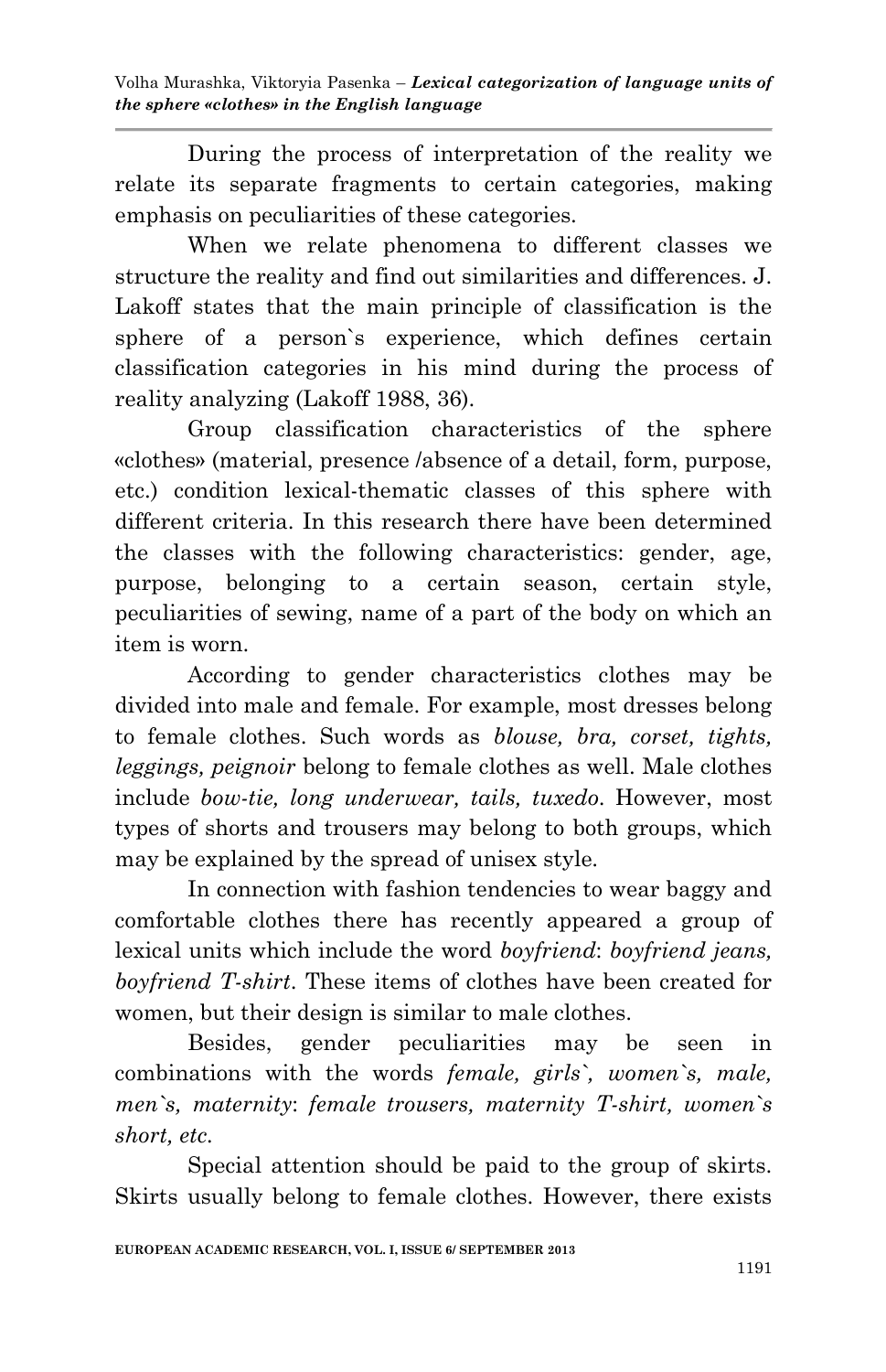male skirt *kilt,* which is worn in Scotland. Thus, some items of clothes may belong to different gender groups in different cultures, which may be explained by cultural peculiarities.

In accordance with age there may be the following groups:

- baby clothes: *bib, bonnet;*

- teenager clothes: *leggings*, *miniskirt* , *shorts*;

- clothes for middle-aged people: *blouse*, *maxiskirt*, *pullover*;

- clothes for elderly people: *cardigan*, *sheath dress*, *shawl.*

In compliance with a purpose there may be:

- everyday clothes: *blouse, coat, dress, jacket, jeans, trousers, T-shirt;*

*-* job-related clothes: *medical clothing*;

- sports clothes: *anorak, tracksuit trousers;*

- uniform: *camouflage, khaki pants, sailor suit, uniform.*

Nowadays, there is a tendency of using job-related clothes in our everyday`s life. For example, different sorts of *lumberjack style shirts* and *shoes* are very popular among the youth. Besides, items of sports clothes are also used in everyday`s life.

As for seasons, clothes may be classified into summer clothes (*chinos, linen suit, summer dress, shorts, skirt, T-shirt*); winter clothes (*sheepskin coat, fur coat, fur waistcoat, winter coat, winter jacket*), autumn-spring clothes (*autumn coat, autumn jacket, trench coat*).

There is also a group of clothes related to religious topic. As a rule, such words have been borrowed from other languages. When borrowed, the words may change their form on phonetic or morphological level (*chasuble* – from the Latin word *casuala*; *chador* – from the Persian word *chaddar*, *hijab* – from the Arabic word *hajaba*.

What concerns styles, there may be determined the following groups: сlassic clothes (*bolero, cardigan, little black*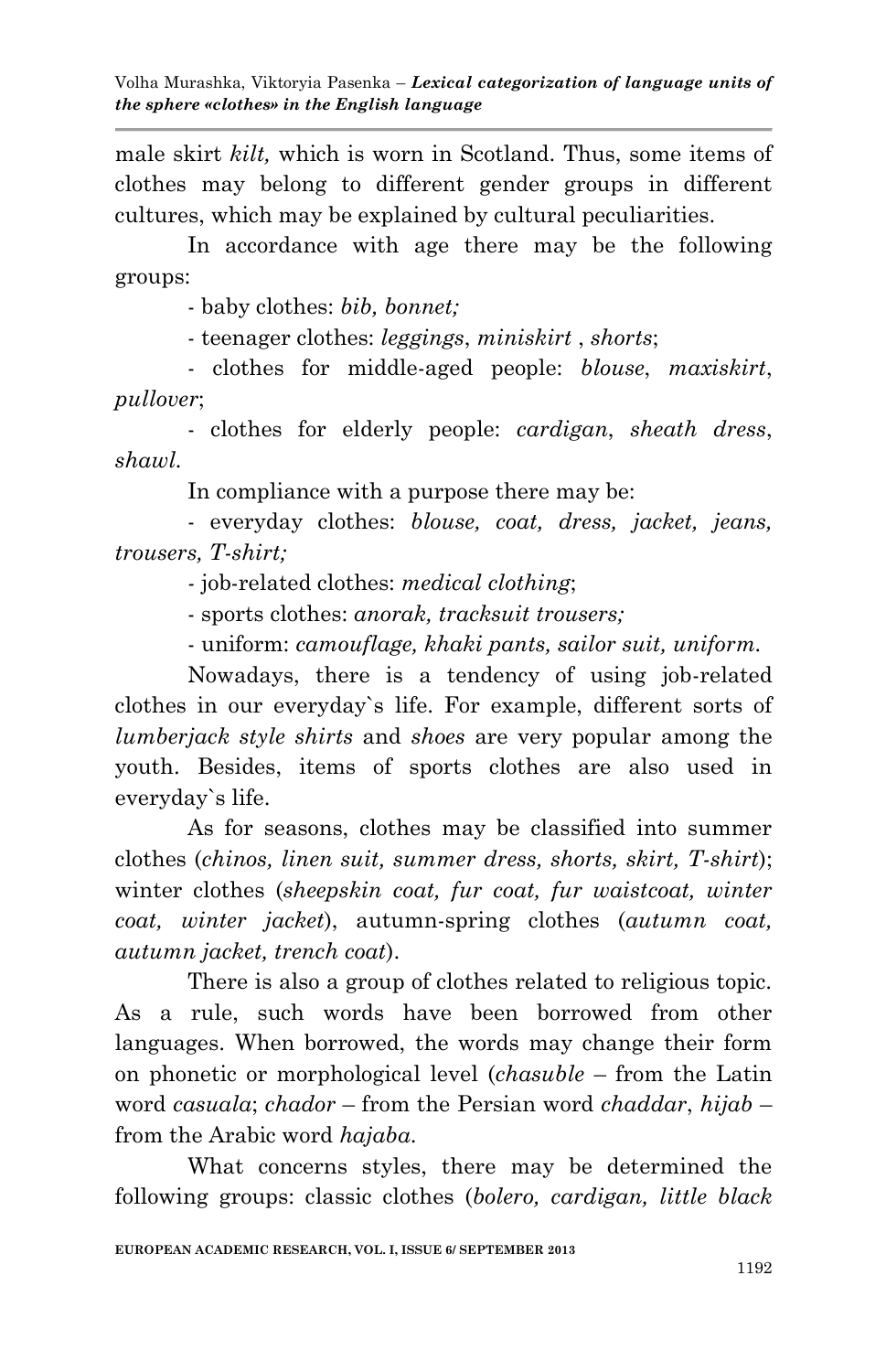*jacket*), folk style clothes (*anorak, sari, tunic, poncho*), avantgarde style clothes (*balloon skirt, jodhpurs*), romantic style clothes (*tulip skirt*), sports style clothes (*Bermuda shorts, hoodie jacket, leggings, plus-fours, riding breeches, shorts*).

The results of the factual material of the research have also determined a group of underwear: *bustier*, *body string*, *body shorts*, *bustier dress*, *corsage*.

The way of sewing clothes defines the following groups:

**-** *draped clothes* (*mantila*, *pelerine*, *scarf*, *shawl*, *and tippet);*

*- clothes, which is put on over one`s head (poncho, sweater, tunic);* 

*- clothes with a zip or buttons (blouse*, *dressing gown*, *fur coat*, *jacket*, *overcoat*);

- sewed clothes (*dress, skirt, trousers, T-shirt*).

There is a group of hybrid clothes, composed of two items of clothes: *skirt-shorts, smoking dress, shirtdress, tunicblouse.*

To sum up, the results of the research prove that classification is usually based on a person`s experience. The above-mentioned lexical thematic groups of clothes confirm J.Lakoff`s idea, that cognitive classification characteristic may be presented by one differential characteristic (characteristics of gender, age, way of sewing, style) or by a few differential characteristics. For example, different items of clothes may be worn in different seasons of the year depending on the climate. Thus, words may belong to different subgroups of the group «season». Such characteristics are specific for the national sphere of concepts and may differ from culture to culture. Besides, different units of clothes may belong to different gender groups, which may be explained by both a person`s experience and his cultural identity.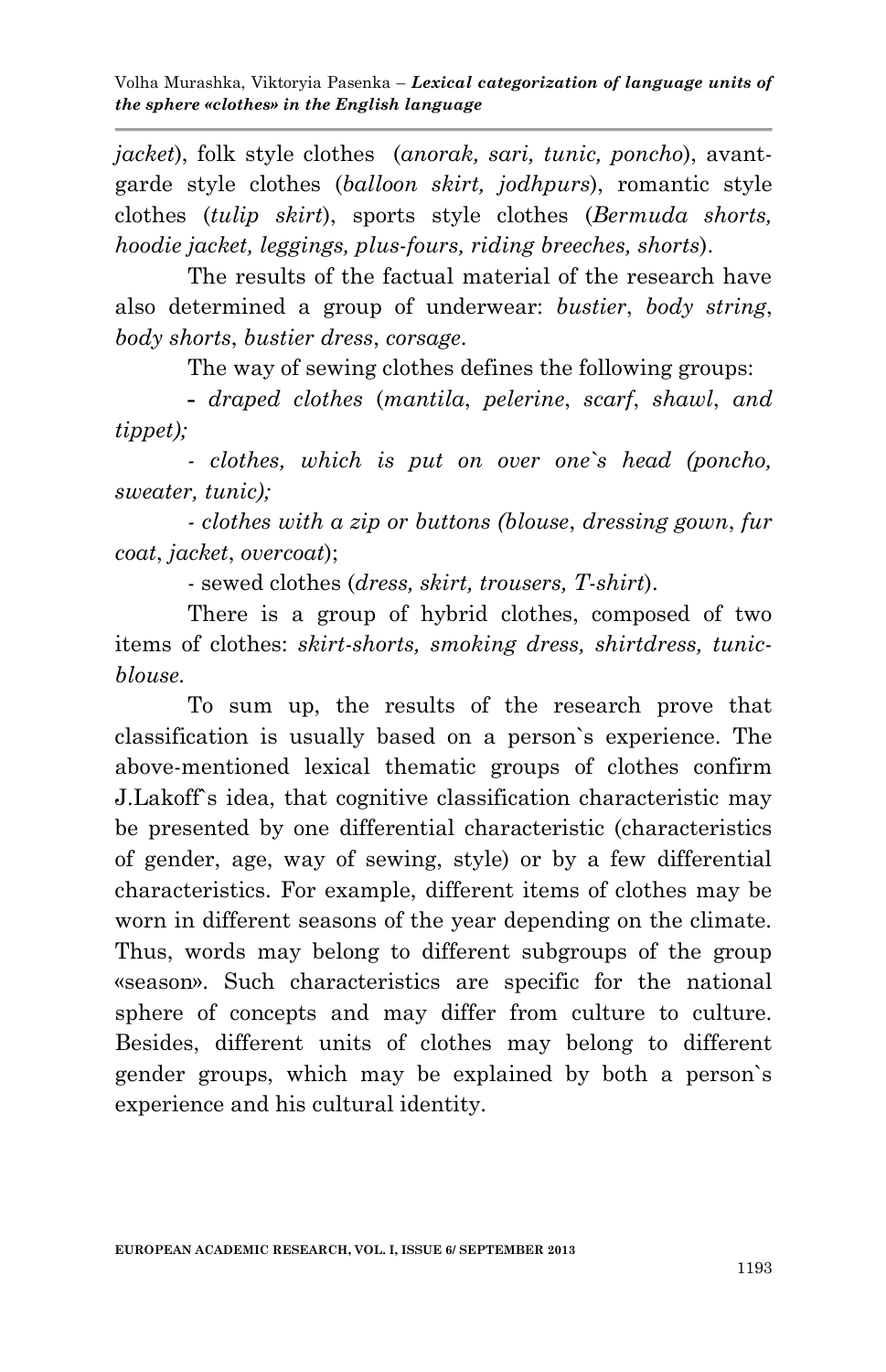## **The main types of lexical nomination of the words of the group «clothes»**

Correlations between a language and our reality, connection between words and perception of the reality have always been in the sphere of linguists` interest, especially in the context of cognitive linguistics.

R.Jackendoff admits that linguistic view of the world is considered to be a projected world which is reflected with the language (Jackendoff 1978, 60).

When we perceive the reality, we strive to store information and the results of the experience in our mind. Specialists of the cognitive science admit that the process of lexical nomination plays a very important role in it, as nomination reflects a person`s cognitive background.

The main types of lexical nomination in the English language are presented in the form of borrowings and new words.

Borrowings are considered to be an effective way of word-formation of the vocabulary of the sphere «clothes». The process of globalization has brought a number of borrowings in English: *anorak* and *parka* – from the Eskimo language, *bolero jacket* and *gaucho pants* – from the Spanish language, *kimono* – from the Japan language, *khaki* – from the Hindi language, *djellaba* – from the Arabic language, *sarong* – from the Indonesian language. These borrowings have completely saved their form and meaning in the English language.

Another type of lexical nomination is creation of new words. In the process of research there have been selected words, which have been created by means of morphological derivation.

There have been identified the following models of word formation:

VERB+SUFFIX **ER** – *bodyshaper, jumper, sweater, windbreaker, windcheater;*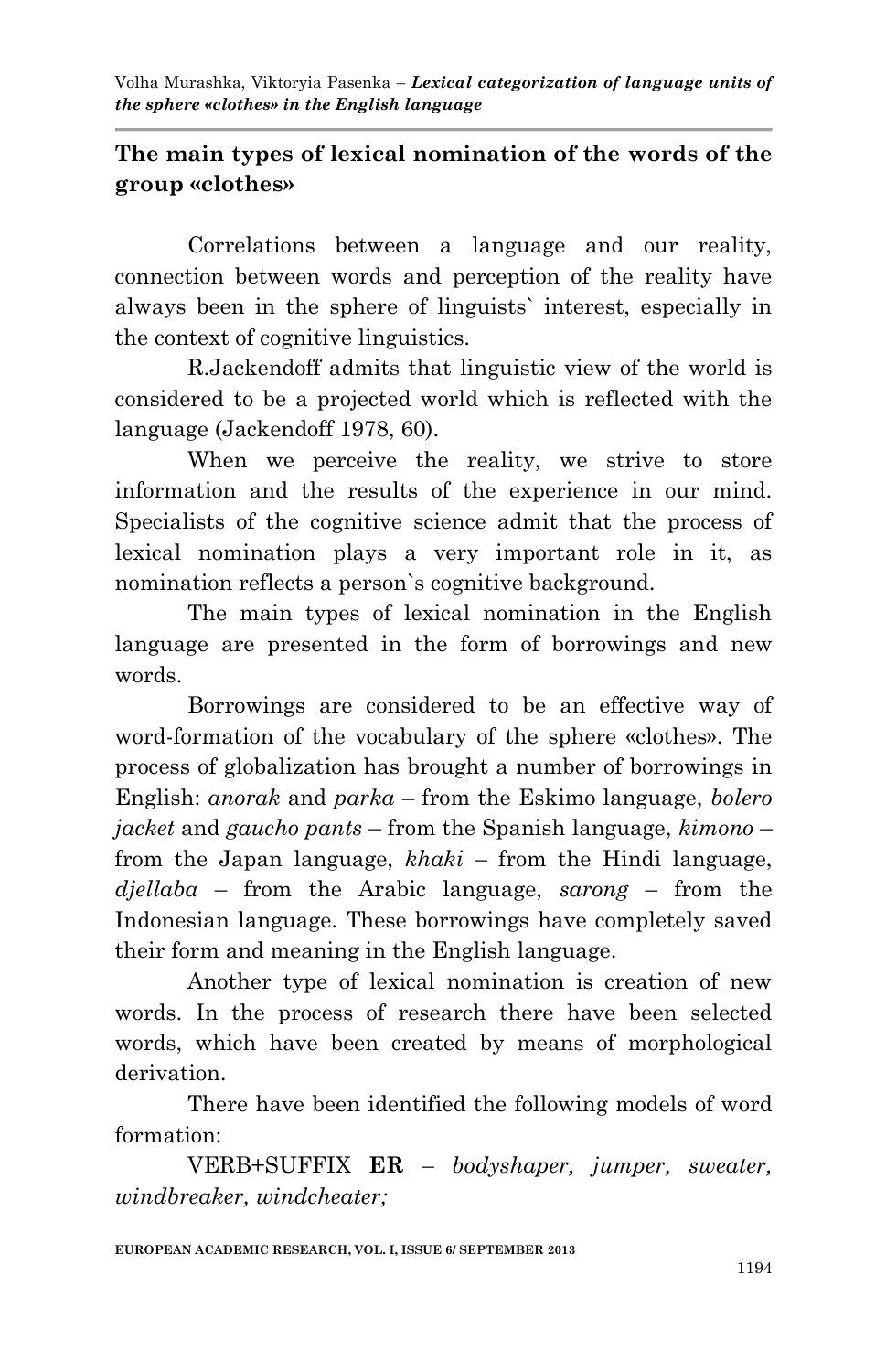NOUN+**S** – bottoms*, boxers, corduroys, khakis, trunks;* ADJECTIVE+**S** – baggies*, briefs, tights*;

COMBINATION OF TWO FORMS – *bedgown, housecoat, necktie, nightshirt, nightdress, outerwear, raincoat, sundress, tracksuit;*

VERB+OTHER PARTS OF SPEECH – *wraparound*, *button-down dress, cut-off shorts, burnout hoodie;*

NOUN+PREPOSITION – *overcoat, underwear.*

Phrase lexicalization or lexical-syntactic derivation is another type of word formation *(bib-and-brace, button-throughdress, hooded button and zip front sweater)*.

Another type of word formation is lexical-semantic derivation. The most common ways of lexical-semantic derivation are: 1. metaphor or transfer of the meaning, based on similarities of features (*bottoms, broomstick skirt, carrot pants, pencil-skirt, sheath dress, bell-shaped skirt*), 2. metonymy or transfer of the meaning regarding different types of connection between the notions. The most common models of metonymy are based on the transfer of the meaning from the material on the article *(cords, corduroys, gingham, jeans, tweeds),* from the place on the article *(bermudas, bikini, capris, guernsey, panama,ulster),* from characteristics on the article *(soaker*; *tights, windbreaker, windcheater*), from the action on the article *(bodyshaper, neck-tie, pullover),* from a person on the article *(bloomers, cardigan).*

To sum up, it is important to point out that English names of articles are characterized by both types of lexical nomination: borrowings and creation of new words (Leshcheva 2001, 77). The process of globalization and influence of different cultures on the English culture is reflected on the vocabulary of the English language including the sphere «clothes». According to the results of the research the ways of lexical-semantic and lexical-syntactic derivation are used more seldom than affixation and combination. Thus, the research confirms the tendencies of word formation in the English language, mainly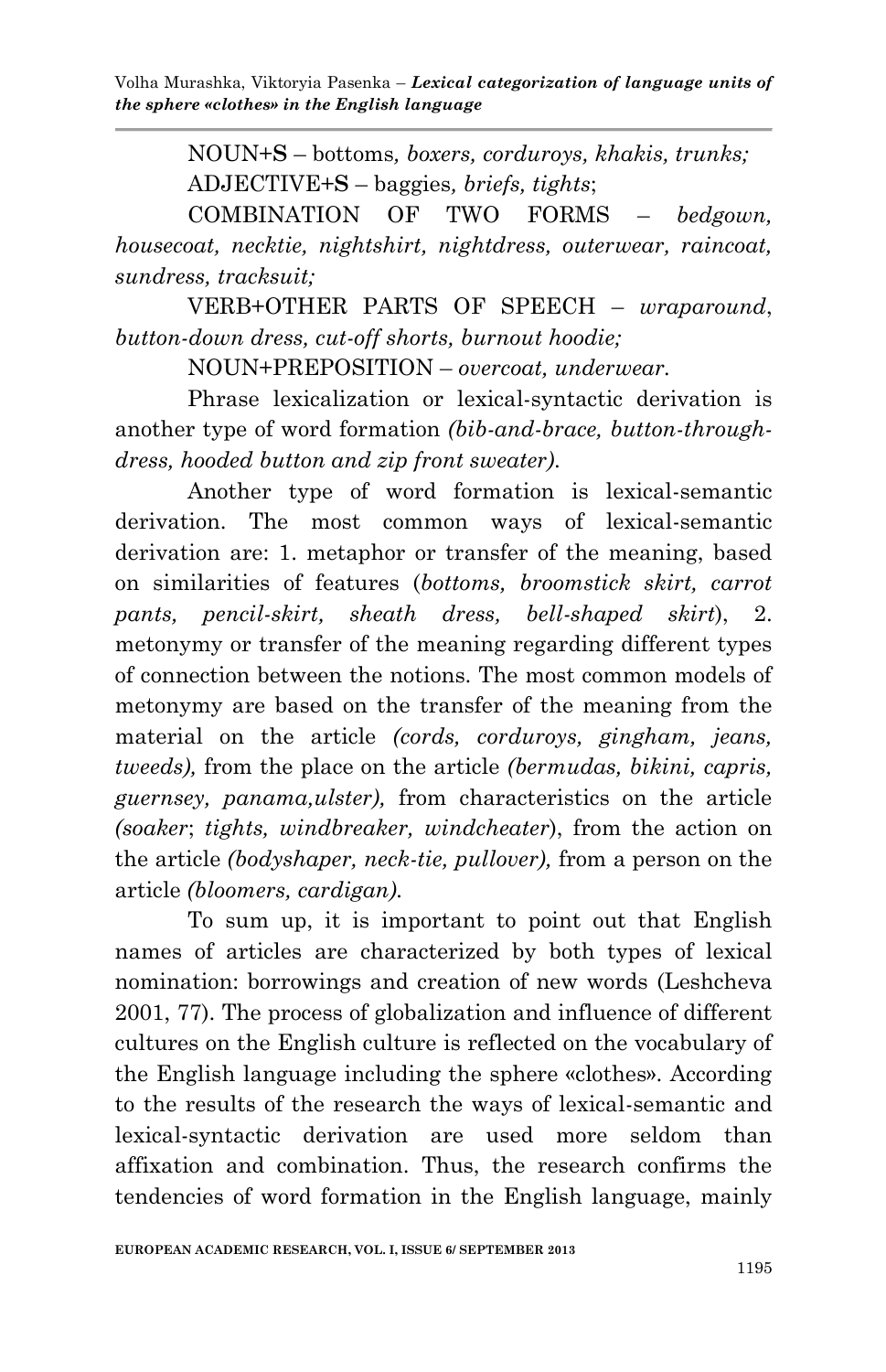the fact that the most common ways of word formation are affixation and word combination.

# **Categorial characteristics of nomination of lexical units of the sphere «clothes»**

The vocabulary of the English language includes names of pieces of clothes, appeared as a result of the primary nomination. Such names appeared long ago and are not perceived by native speakers as derived. Besides, there are a number of lexical units in the English language, the names of which are considered to be motivated.

Primary motivation is characterized by no rethinking process. It has a structure of a word form and a referent. Secondary motivation is creation of a new name on the base of an existing one. Secondary motivation includes a word form, a referent and association and occurs more often than primary motivation.

Secondary nomination is stipulated by semantics and includes elements of the word meanings, which underlay its formation. The most noticeable characteristics are called motivated identifiers.

Non-motivated units cannot be explained relying on the meaning of their compounds. For example, the meaning of such words as *dress, jacket, shirt, skirt, suit, trousers* can be explained only by means of etymological analysis.

Motivated units are characterized by catchy characteristics: *flared jeans, high waist evening trousers, maxi dress, midi dress, pencil skirt, petite dress, pleated skirt, printed top, waist skirt, wide leg trousers.*

As a rule, nomination is based on one of the two basic characteristics: function or appearance. As far as appearance is concerned, the most common motivated indicators are material, form, color, etc.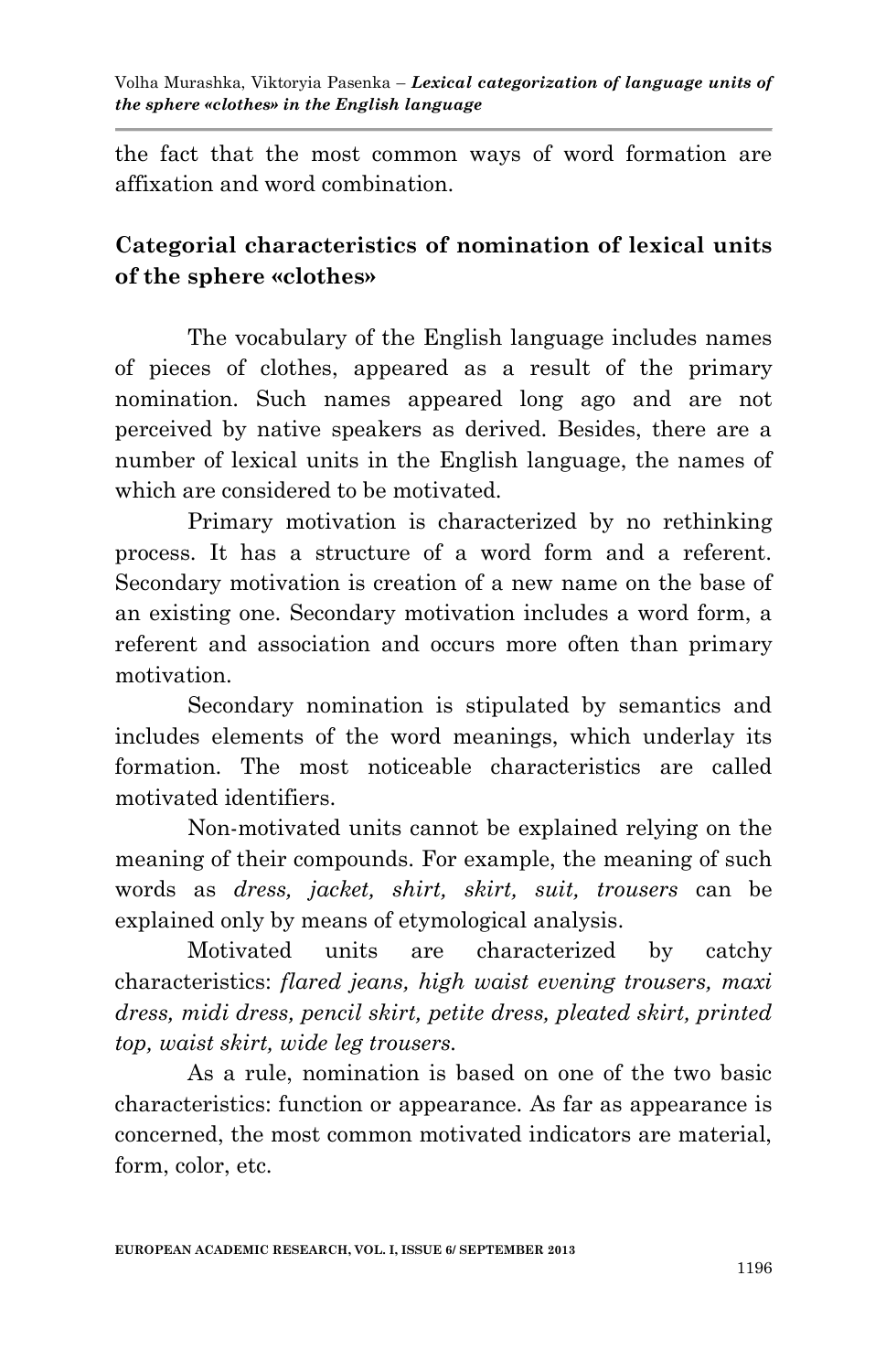The factual material has showed that a number of articles of clothes have been nominated due to their resemblance with another subject regarding their form: *bellbottoms; broomstick skirt*; *carrot pants*; *mushroom (type of a hat); pencil-skirt*; *sheath dress.* Some names have an element  *shaped*, which highlights the resemblance (*bell-shaped skirt).*

The process of nomination of the words by means of the identifier «form» is characterized by a narrow (*baggies, slacks*) or a wide form (*skinny jeans*), a size (*skinny fit jeans, skinny jeans, standard fit jeans, twill slim fit khakis, two-pocket slim fit shirt*), length (*double-breasted hip-length jacket, briefs, cropped trousers, cut-off knit shorts, knee-high stockings), professional identity (bomber jacket, military shirt), sports activities (baseball jacket, baseball shirt, boxer shorts, boxers, golf shirt, polo shirt).* Most of these words have lost their initial meaning and are used now not only in a professional sphere, but also in everyday life.

The identifier «location», which also underlies the process of nomination, can be connected with the place of origin of the article of clothes *(bikini, capris, Guernsey, Hawaiian shirt, Henley shirt, Jersey drawing top, Norkfolk jacket, panama hat, ulster)* and the place where the article of clothing is to be worn (*beach suit, cocktail dress, golf shirt, house dress, house coat, wedding gown).*

There is a group of articles of clothes, the names of which derived from the names of English universities *(Eton cap, Eton jacket)*.

The group with the identifier «quality» includes lexical units, the qualities of which are connected with peculiarities of putting on pieces of clothes (*easy fit jeans, pullover, skintight suit, tights*), functional characteristics (*soaker, windbreaker, windcheater)*, ways of wearing *(dress shirt, tie-front T-shirt).*

The identifier «purpose of usage» may be seen in the following examples: *ankle performance sport socks, bike shots, diving suit, fleece sweatpants, riding jacket, sleeper, smoking*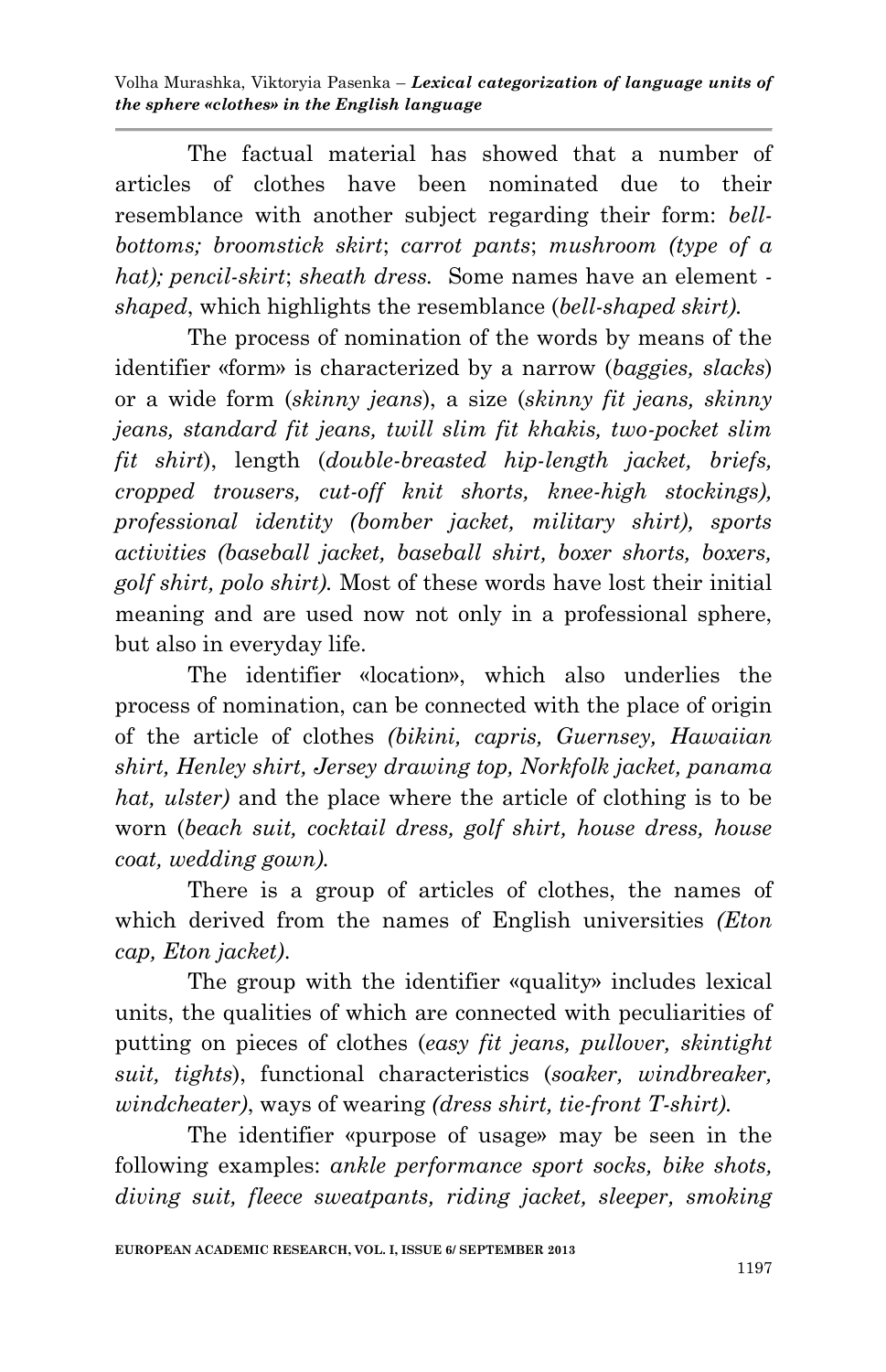*jacket, sportswear, sundress, tracksuit, walking coat, yoga pants.* This identifier is close to the identifier «location» and in some examples it is difficult to differentiate: *cocktail dress, dinner jacket, wedding gown*.

We may see the identifier «material» in the following cases: *angora sweater, burnout hoodie, burnout tank, chambray shirt, cotton dress, denim shirt, duffle coat, feather cloak, flannel nightgown, flannel shirt, fleece jacket, fleece sweatpants, jeans skirt, jeans jacket, satin jacket, satin pajama, seersucker shirt, tweed jacket, twill shirt, twill slim fit khakis.*

The identifier «name of a part of the body» may be seen in the following cases: *ankle performance sport socks, highnecked dress, leggings.*

The identifier «relation to the action» has been found in 2 examples*: body shaper, nek-tie.*

In the course of the research it has been found out that nomination may be connected with a detail (*beaded T, boublebreasted hip-length jacket, button-down shirt, cargo shorts, cropped trousers, cargo skirt, checked cardigan, checked shirt, coin-pocket shorts, colorblock jacket, contrast-collar shirt, dotand-stripe slim fit shirt, double-layer green shorts, double-layer hoodie, double-layer knit shorts, embellished stripe tank, faded denim shorts, feather cloak, high-necked dress, hooded button and zip front sweater, houndstooth shirt, Jersey drawing top, knee-high stocking, pinstripe blazer, pleated skirt, polka dot tie, scoopneck T, stripe shirt, suspender skirt, tail coat, two-piece dress, two-pocket shirt, two-pocket slim fit shirt, two-toned Vneck sweater, V-neck T-shirt, zip hoodie)* lack of the detail (*collarless jacket, sleeveless shirt*), presence of one detail and lack of another detail (*draped sleeveless top*). We regard a color, an illustration, a pattern,and peculiarities of sewing as details in the research.

The tendency of unisex style has conditioned the fact that there have been found very few examples, named by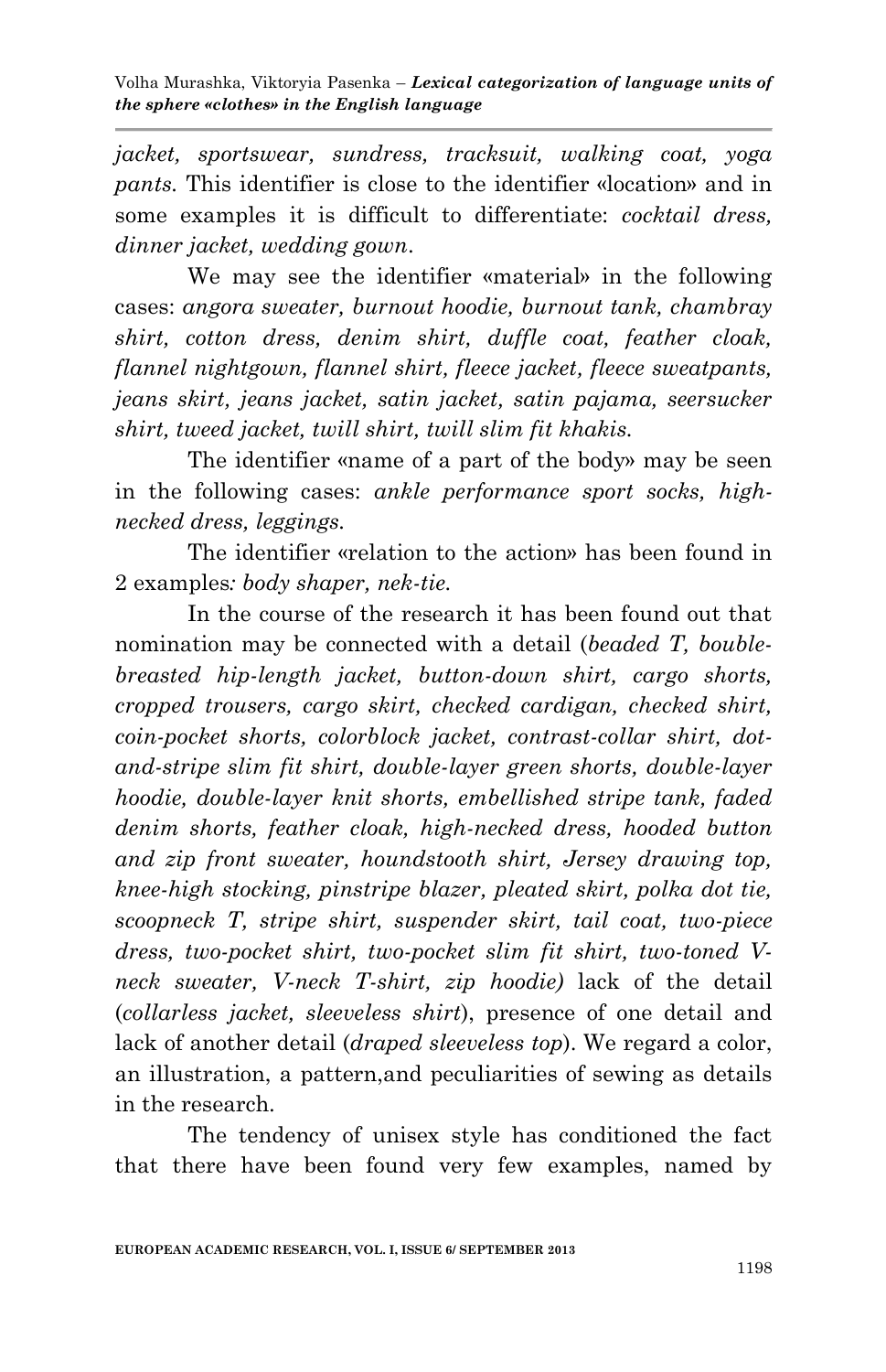means of the identifier «gender» *(boyfriend jeans, maternity dress*).

There is a group of words of the sphere «clothes», deprived from proper names. For example, a type of trousers *bloomers* became popular due to a famous American writer Amelia Bloomer. The name of a jacket *cardigan* deprived from the name of lord Cardigan. The name of *Eisenhower jacket* appeared thanks to the name of a great general Dwight Eisenhower, *Mao jacket* - due to the name of Mao Zedong, *Nehru jacket* - due to the name of Jawaharlal Nehru. During the research we found the name of shorts *Daisy Duke shorts*, deprived from the name of a famous character of TV series Daisy Duke*.*

To sum up, the research confirms the ideas of O. Ryabko (2003), who states that all the identifiers may be divided into parametric and pragmatic. Parametric identifiers are connected with the appearance of the clothes. In our research we relate such identifiers as material, presence/absence of a detail, form, and length to parametric identifiers. Pragmatic nomination is connected with practical needs of people to the reality. The following identifiers are considered to be pragmatic: purpose, location, relation to the action, proper names using.

#### **Conclusion**

For many centuries a lot of attention has been paid to the human mind and to the role of our language in organizing and storing knowledge. The research is aimed at studying the principles of categorization, particularly group classification identifiers of lexical units of the group «clothes».

The analysis of the factual material has shown that creation of new words is usually based on the name which already exists in the language. It means that secondary nomination happens more often than primary. The nomination of 30% of all the units which have been selected during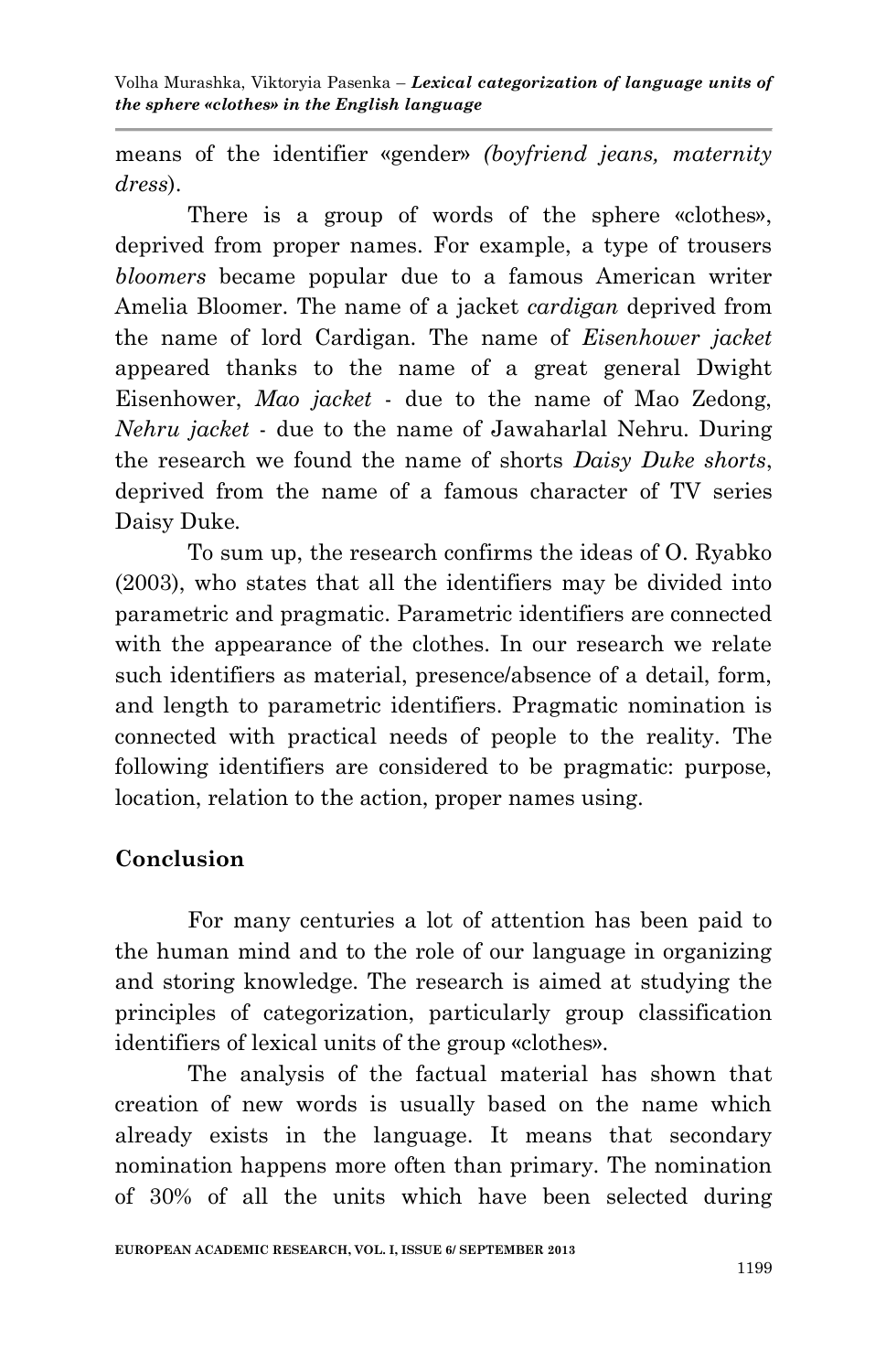analyses is connected with the appearance of an article of clothing (material, form, length, presence/lack of a detail).

Most of new names of articles of clothing have been formed by means of morphological derivation (52% of all the selected words). Most of them have derived from verbs, adjectives and nouns, which is a specific feature of the English language in general.

The peculiarities of categorization of English lexical units of the sphere «clothes» helps to look at the system of the English language from the point of view of native speakers. The identifiers which have been mentioned in the research reflect such aspects of English culture as tendencies to comfort in everyday life and unisex style. Besides, the diversity of identifiers of nomination explains constant appearing of neologisms of the sphere «clothes» in the vocabulary of the English language.

The results of this research may be used for categorization of other lexical-thematic groups of the English language.

# **BIBLIOGRAPHY:**

Hornby, Albert Sidney. 2005. *Oxford Advanced Learner`s Dictionary of Current English*. Oxford University Press.

Lakoff, George. 1988. "Classifiers as a Reflection of Mind: The Experiential, Imaginative, and Ecological Aspects." *New in foreign linguistics* 23: 12-51.

Leshcheva, Ludmila. 2001. "Words in the English language" Academy of public administration under the aegis of the President of the Republic of Belarus. 76-79.

Ryabko, O.P. "Complex-structural floronims in the English language: cognitive-frame and motivation-nomination interpretation."